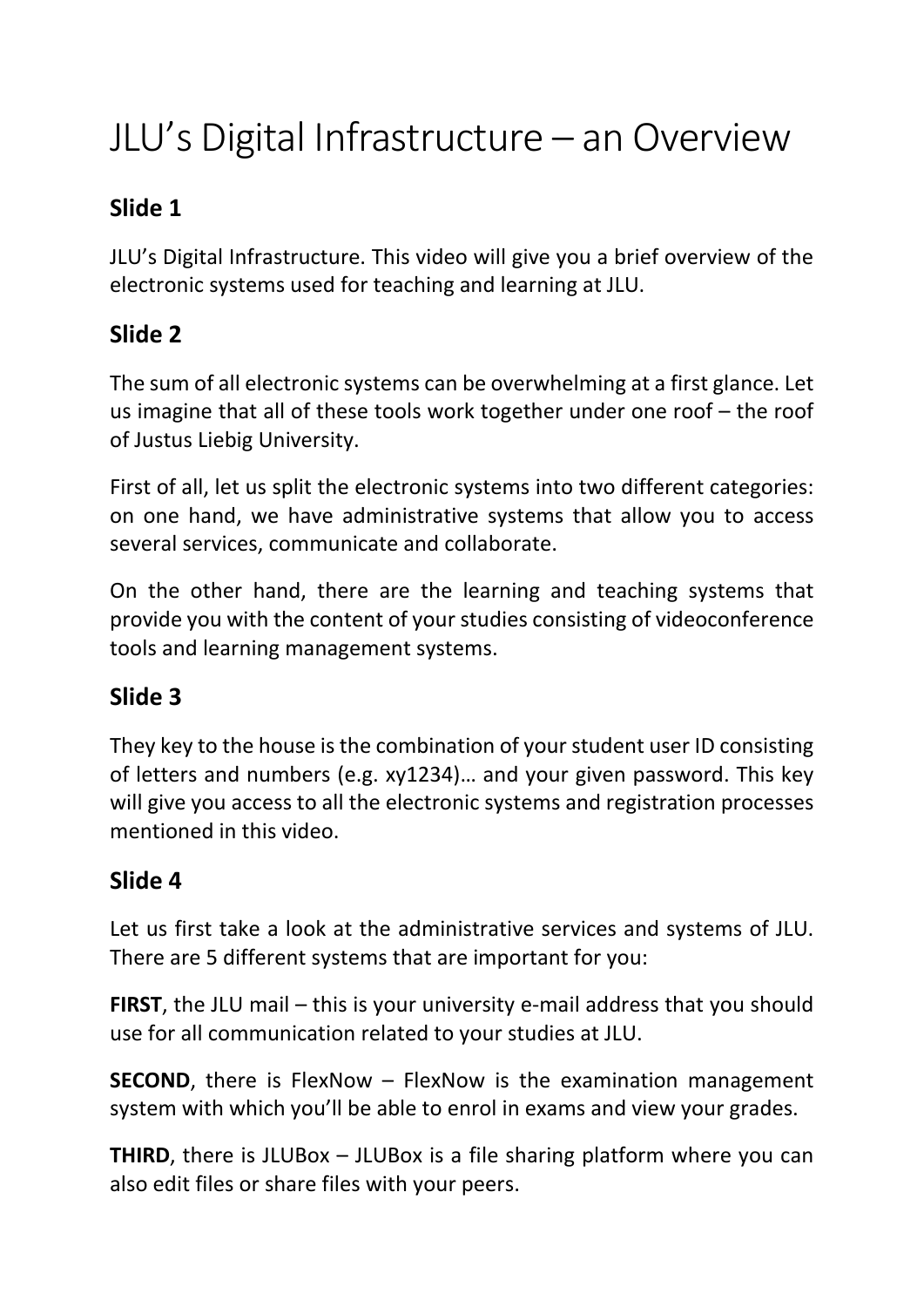**FOURTH**, the EZ-Proxy – This proxy is simply integrated into the online library system and lets you access full text resources off campus.

**LASTLY**, there is the portal called "iam.uni-giessen" - in this portal you can access your study certificates and master data sheets.

### **Slide 5**

Now, let's head over to the learning and teaching systems. Here, we would like to introduce you to the videoconferencing tools and the learning management systems.

#### **Slide 6**

But which videoconferencing tools are being used at JLU? For synchronous learning and teaching, your lecturers will likely use Webex or a comparable videoconferencing tool in order to deliver live seminars and lectures. Files and links can be shared via the chat function during your meetings and you can communicate with your lecturer and fellow students, for instance in breakout rooms.

For Webex, you do not need an account to join a meeting. We recommend the FAQ section of the Digital Campus in case you have questions regarding the registration or sign up process for our tools.

#### **Slide 7**

Now, let us take a look through the "window" of the learning management systems. Here, we have two different systems for students and lecturers.

**FIRST**, we have Stud.IP. As a learning management system, it provides access to study material uploaded by lecturers and it enables communication between students and teachers. Moreover, it provides general information on the course administration and you can, for instance, register for office hours.

**ADDITIONALLY**, we use the learning management system ILIAS. ILIAS shares many functions with STUD.IP. In fact, ILIAS courses can even be integrated into and reached via Stud.IP. On ILIAS you can find e-lectures, exercises, and tests. Please note that it is up to the lecturers to choose the learning management system for every single course. If you are looking for